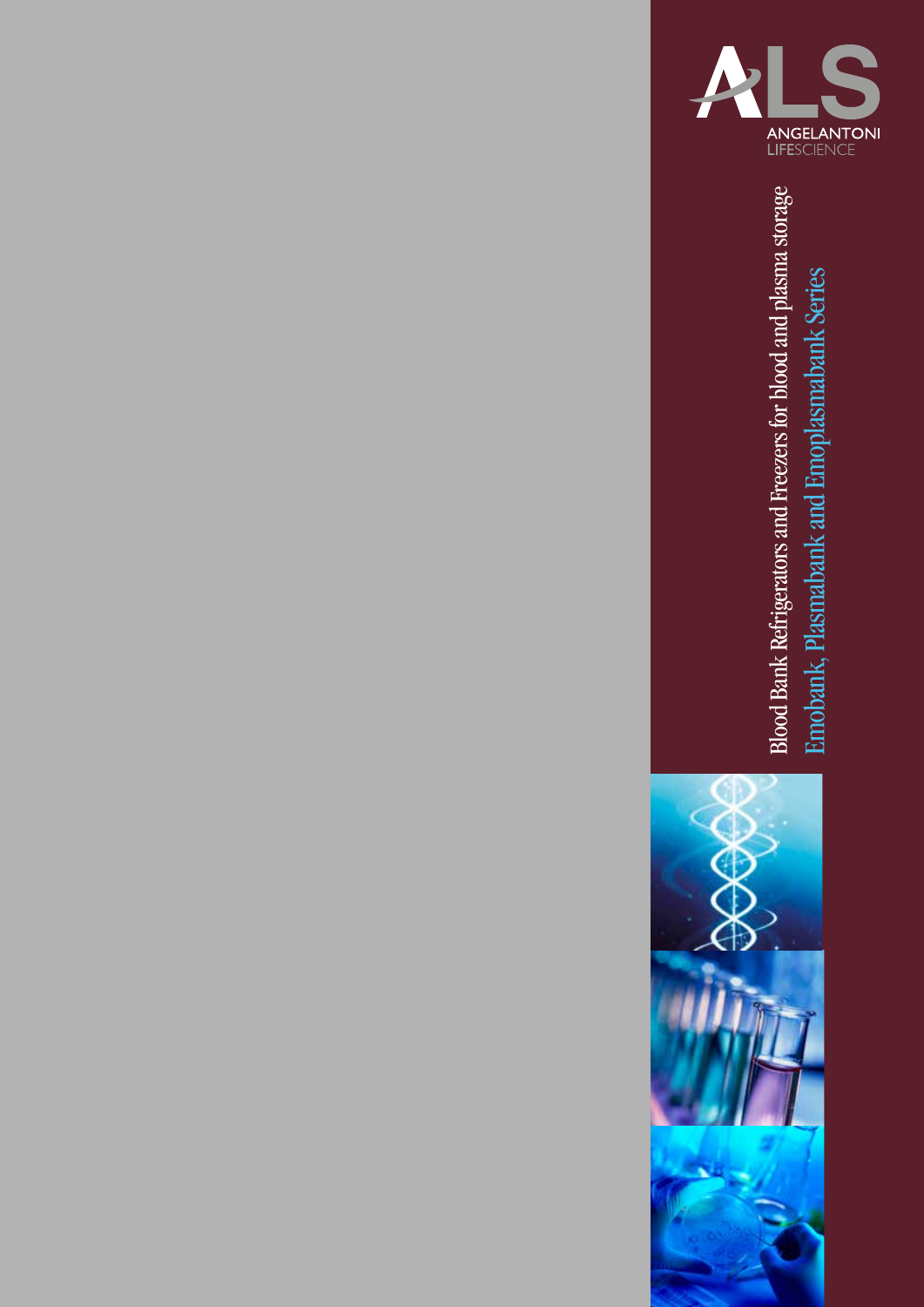ANGELANTONI LIFE SCIENCE has a wide range of smart blood bank refrigerators (Hemosafe 2.0), blast freezers for plasma (Plasmafrost ITEM 3, 4) and freezers designed to meet the needs of small, medium and large transfusion centers, hospitals, nursing homes and analysis laboratories.

In this catalog we present a line of +4°C blood bank refrigerators, -30°C freezers and a combinated unit with one compartment at +4°C and another compartment at -20°C, used for storage of blood, plasma, hemoderivatives and plasma derivatives.

With our blood and plasma refrigerators and freezers, your product is preserved according to highquality standards.

All the equipment are certificated according to the Medical Devices Directive 93/42/EEC, as a demonstration of the company's great commitment to the manufacture of high quality and high reliability products that can guarantee maximum safety in the storage of biological liquids.





 $\blacktriangleright$ 

# in the world of blood and blood derivates storage

### Blood Bank Refrigerators and Freezers for blood and plasma storage **Emobank, Plasmabank** and **Emoplasmabank** Series

Can be stored at -80°C up to a year, or in vapors of liquid nitrogen up to 10 years. In the event of a short storage period it must be maintained at  $+ 22$   $^{\circ}$  C.



Notified body No. :<br>2460



We know perfectly the entire supply chain of the **"blood"** product.

The procedure begins with the **COLLECTION** phase, followed by **PREPARATION** and finally **CONSERVATION**.

> Fresh frozen plasma (FFP), if maintained at constant temperature below -25  $\degree$  C can be stored up to twenty-four months, if a temperature between -18 and -25 ° C for up to three months. Thawing of the FFP must take place under controlled conditions at a temperature between 30 ° C and 37 ° C in a thermostatic bath with stirring; after thawing it must be used as soon as possible and in any case not beyond twentyfour hours if stored at  $+ 4^{\circ}$  C (+ 2) ° C.



Each step must observe the quality requirements established by current regulations. The quality of the blood components must be guaranteed by performing specific checks, planned for quantity and frequency based on adequate statistics evaluations (statistical process control), in order to obtain statistically representative data compared to the total production volume of the individual blood components.

For whole blood and blood components, the shelf life is derived from the ratio preserved solution/ additive solution.

*The storage methods are specified below:*

| Parameter      | Data                                                              |
|----------------|-------------------------------------------------------------------|
| Volume         | 450 mL (net of anticoagulant)                                     |
| <b>Storage</b> | $4^{\circ}C \pm 2$ (22 $^{\circ}C \pm 2$ for platelet production) |

#### **A. Whole blood**

| Parameter                                                                         | Data           |
|-----------------------------------------------------------------------------------|----------------|
| <b>Storage</b><br>2-6°C for 35 days                                               | $>185$ mL      |
| Freezing<br>-80°C (40% of glycerol)<br>Cryostorage<br>-150°C (15-20% of glycerol) | $-60 °C \pm 2$ |

#### **B. Concentrated red blood cells**

#### **C. Platelet concentrate**

#### **E. Plasma**

Whole blood plasma must be separated and sent for freezing within six hours from collection. It must be frozen using one special equipment, which allows complete freezing at a temperature below -30 ° C within one hour.

Our range of production boasts the presence of a rapid plasma freezer with certification of the correct freezing process (Plasmafrost ITEM) for more information, visit our website http: // www.angelantonilifescience. it/Product/Prodotto?id\_fam=178&id\_prod=331.

| Parameter                                                                         | Data        |
|-----------------------------------------------------------------------------------|-------------|
| <b>Storage</b><br>2-6°C for 35 days                                               | 400 mL      |
| Freezing<br>-80°C (40% of glycerol)<br>Cryostorage<br>-150°C (15-20% of glycerol) | $22 °C + 2$ |

#### **D. Leukocytes**

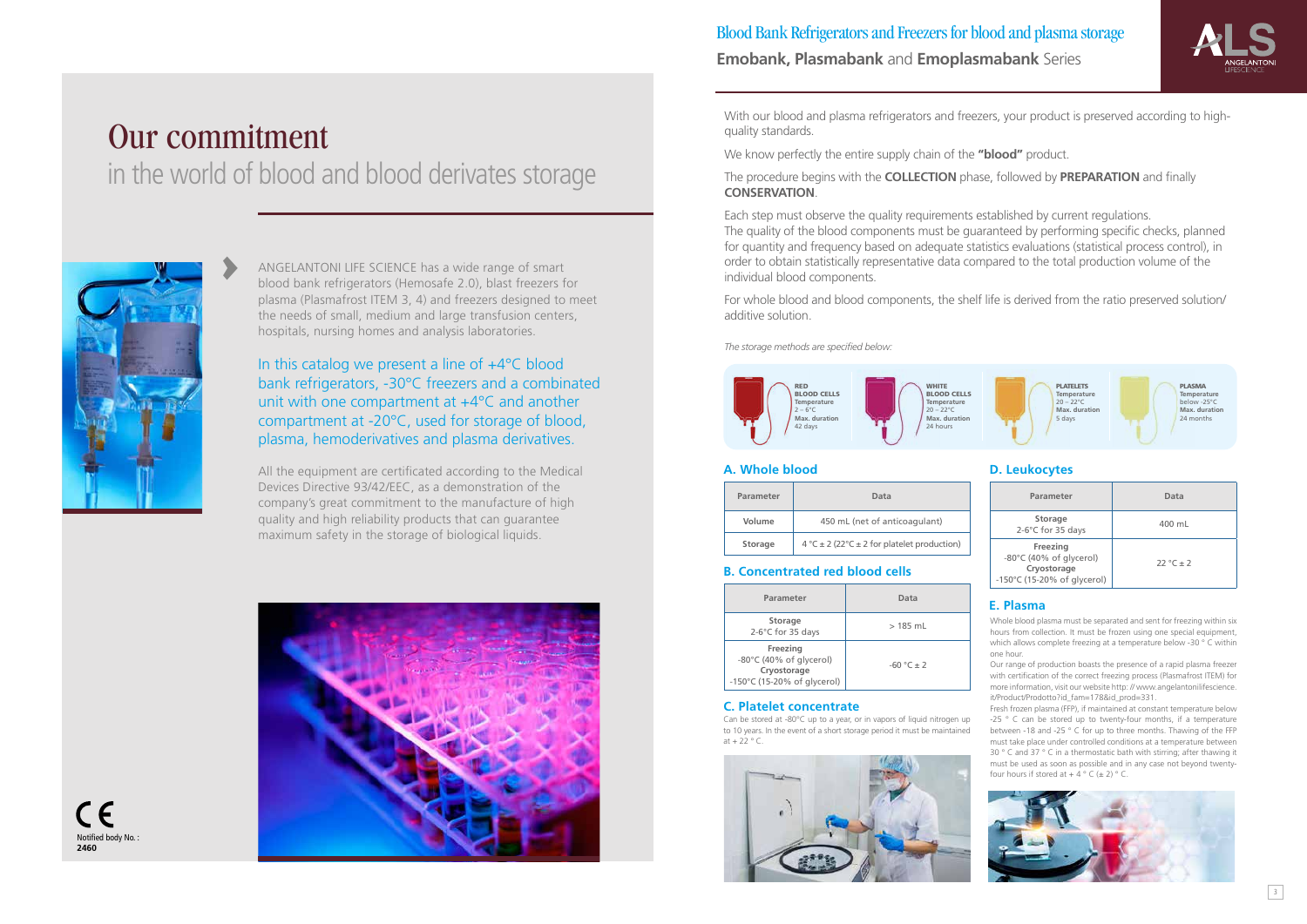Blood Bank Refrigerators and Freezers for blood and plasma storage **Emobank, Plasmabank** and **Emoplasmabank** Series







The blood and plasma refrigerator **EMOBANK**, **PLASMABANK** and **EMOPLASMABANK** freezers are cabinets monoblock, intended for the conservation of pockets of blood as well as diagnostic drugs, biological material, serums, vaccines and related blood products of small, medium and large hospital transfution centers, analysis laboratories, research centers, university. Their use is not foreseen in areas with presence stable of patients.

Equipped with a refined alarm system, they guarantee maximum reliability through constant performance monitoring.

*What do they preserve?*

- **Blood bags**
- **Plasma**
- **Plasma coagulation factors**

## Blood an plasma refrigerators

| Type of bag       | Blood bag                 |  |
|-------------------|---------------------------|--|
| Volume            | 450 ml.                   |  |
| <b>Dimensions</b> | $105 \times 105 \pm 5$ mm |  |

#### *Characteristics of storable products in the Emobanks.*

| Storage compartment | Refrigerator (+4°C)       |  |
|---------------------|---------------------------|--|
| Type of bag         | Blood bag                 |  |
| Volume              | 450 ml.                   |  |
| <b>Dimensions</b>   | $105 \times 105 \pm 5$ mm |  |
|                     |                           |  |
| Storage compartment | Freezer (-30°C)           |  |
|                     |                           |  |
| Type of bag         | Plasma bag                |  |
| Volume              | 200 ml.                   |  |

*Characteristics of the products that can be stored in the Emoplasmabank.*

#### **THE MAXIMUM SAFETY OF YOUR BAGS**

In order to guarantee total **operator safety** the refrigerators and freezers are equipped with a series of safety devices, to prevent machine opening when this is in operation.

|                | <b>Position</b>                                                        | <b>Description</b>                                                                                                                                                                       | <b>Action</b>                                                                           |
|----------------|------------------------------------------------------------------------|------------------------------------------------------------------------------------------------------------------------------------------------------------------------------------------|-----------------------------------------------------------------------------------------|
| 1              | <b>KEY OF LOCKING</b><br><b>DOOR</b>                                   | Ensures that the freezers and<br>refrigerators does not open<br>accidentally, or deliberately, as<br>a staff member not allowed.<br>The machine can be at very<br>low temperatures.      | Close the door<br>remove the ke<br>and verify that<br>the door can't<br>opened.         |
| $\overline{2}$ | CLOSING<br><b>ELECTROMAGNETIC</b><br><b>SYSTEM</b><br><b>BIOGUARD®</b> | Ensures that the freezers and<br>refrigerators does not open<br>accidentally, or deliberately, as<br>a staff member not allowed.<br>The room can be located at<br>very low temperatures. | Close the door<br>and verify that<br>the door can't<br>opened.                          |
| 3              | <b>MICROSWITCH</b><br>"OPEN DOOR"                                      | Upon opening the door the<br>enable microswitch door<br>open alarm: in user panel<br>appears on "open door"<br>symbol.                                                                   | Close the door<br>check that in u<br>panel is no lor<br>present the syr<br>"open door". |



Blood Bank Refrigerators and Freezers for blood and plasma storage **Emobank, Plasmabank** and **Emoplasmabank** Series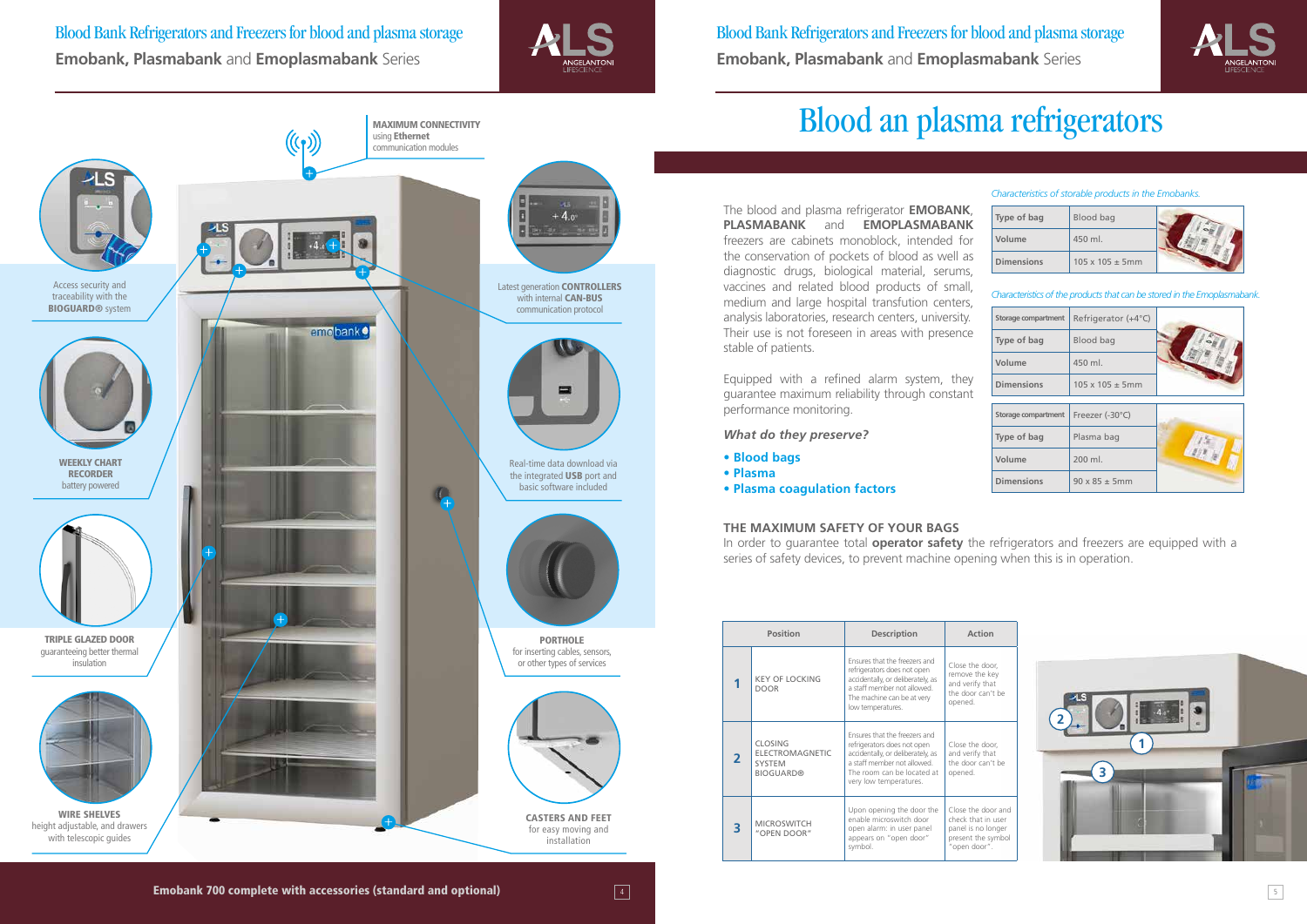#### $\overline{\mathbf{U}}$ **Maximum protection**

Internal tank made in AISI 304 stainless steel combined with a load-bearing structure in hot-galvanized steel covered with PVC film guarantees maximum corrosion protection and long life.

### 自

#### **Uniform cooling**

The internal compartment is cooled with a ventilation system that guarantees excellent temperature uniformity. The fans are turned off when the door is opened, protecting the operator from exposure to low temperatures and reducing heat loss.

### V

#### **External communication**

A porthole of 19, 23 or 50 mm is provided as an accessory for inserting cables, sensors or other types of services.

## EMOBANK: Features

#### **Optimization of internal spaces**

Each model is equipped with a system of height adjustable shelves (drawers optional), which allows efficient organization of the internal spaces and adequate positioning the material.

### $\left| \begin{array}{c} \mathbf{f}^{\text{c}} \\ \mathbf{f} \end{array} \right|$

#### **Easy to open**

The new ergonomic handle design makes it easier to grip, even with just one hand. Standard key lock or Bioguard® system lock (accessory).

#### **Eco-Friendly**

We have always considered ourselves "friends of the environment", and for this reason all our products use gases that are natural or that have a very low environmental impact.

#### **Easy to clean**

The structure of the internal AISI 304 stainless steel tank is designed to minimize the presence of edges; the complete sealing of couplings and joints helps prevent the formation of spots where bacteria can proliferate, and at the same time allowing for easy cleaning.

## $\{\ )$

6 7 **Emoplasmabank Series, from 300 to 1500 liters**

#### **Low noise levels**

The Emobank, Plasmabank and Emoplasmabank line has a structure and cooling system designed to minimize noise. The equipment can be installed in laboratories without disturbing the people who work there.

### $\bigodot$

#### **Easy to move**

All the products in the line are equipped with casters, wheels and rollers that make them easy to move and with adjustable feet for stabilization.

#### **Greater Access Security**

The security of the samples can be increased with the BIOGUARD® system (optional), which guarantees complete access control. With this accessory, the door is equipped with an electric lock that can be opened only by means of authorized cards, ensuring total access traceability.



#### **Stored Product Visibility**

Models equipped with glass doors and LED lighting inside for perfect product visibility even when the door is closed.



#### **Maximum Connectivity**

The device is managed by a latest-generation electronic controller that optimizes performance and functionality and lets the user regulate and monitor the refrigerator remotely with great simplicity.



Blood Bank Refrigerators and Freezers for blood and plasma storage **Emobank, Plasmabank** and **Emoplasmabank** Series



**Emobank Series, from 100 to 1500 liters Plasmabank Series, from 700 to 900 liters**



### $\mathbf{R}$



Blood Bank Refrigerators and Freezers for blood and plasma storage **Emobank, Plasmabank** and **Emoplasmabank** Series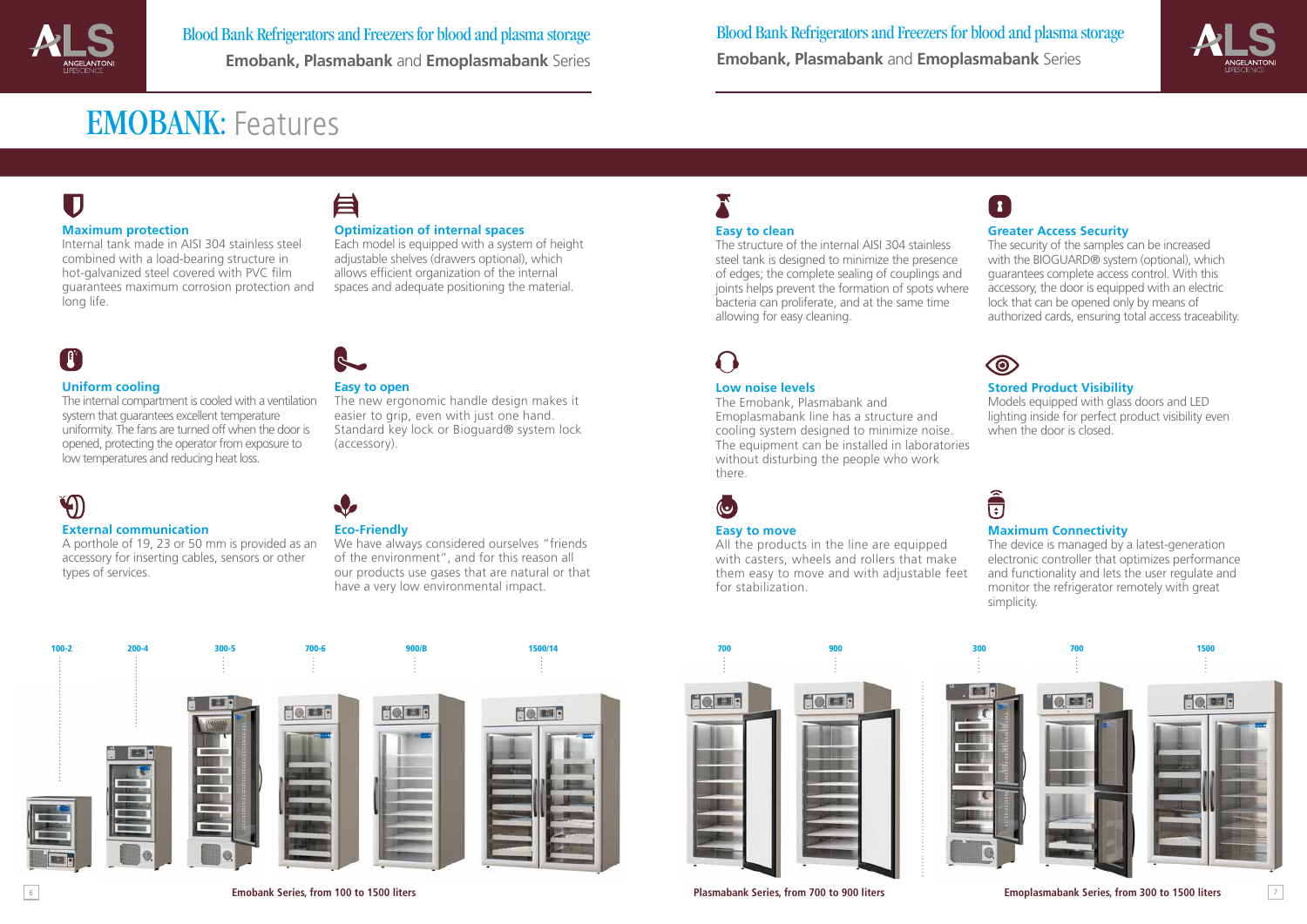The **EMOBANK, PLASMABANK** and **EMOPLASMABANK** range has a graphic controller with a 7-inch display.

The latest generation **ACP7** controller, developed over years of experience and supported by the latest technology, guarantees high performance, maximum safety and ease of use. The controller electronics have three separate processors: one dedicated to the control system, one for the alarm section and one for the communication of the data readings. Access to the parameters is password protected with 3 access levels: users, service, administrator.

The **7-inch display** shows all the basic data in a single screen, thus allowing real-time evaluation of the operating status.

The ACP7 controller has innovative features that optimize energy consumption and allow continuous monitoring of parameters, with 3 separate microprocessors for: REGULATION, ALARMS and CONNECTIVITY.

The **REAL-TIME** function allows viewing with the daily display of temperatures. The other functions include event lists, temperature recording and operating variables sampled every 30 sec. for **10 years**. All values are stored and event log files can be downloaded to a local PC via the **built-in USB port**.

 $8$  ) and the contract of the contract of the contract of the contract of the contract of the contract of the contract of the contract of the contract of the contract of the contract of the contract of the contract of the **SMART, RELIABLE CONTROL SYSTEM**, which is able to maintain the set temperature even in the event of a sensor failure.



**EMOPLASMABANK** series is equipped with two separate compressors, one for each compartment. Each compressor is controlled by a dedicated microprocessor controller. Due to space restrictions, it is not possible to install the two 7" touchscreen displays on some models. These models have only one 7" display, which is still able to control the two compressors independently.

The **ECOMODE** function enables the machine to operate in energy-saving mode. It is possible to regulate access to the controller and to enable user parameter modification functions by means of a **PERSONAL PASSWORD**.





#### ACP7: **TOTAL CONTROL IN THE BLINK OF AN EYE**

**GREATER SAFETY FOR YOUR SAMPLES** 

**3)** Critical condition, requiring immediate user intervention or technical assistance.

The **SMART DIAGNOSTIC** function guarantees constant monitoring of the degree of wear of the major components. Once the preset maximum wear threshold is reached, an alarm will suggest replacement, reducing the risk of machine downtime.

The temperature in the technical compartment is constantly monitored, and a warning is provided when the safety threshold is reached.

There is a current recharge circuit for the **BACKUP BATTERY**, with periodic tests, charge status and replacement warning. The backup battery provides 30 hours of power in the event of a mains power outage.



The command key manages various functions according to the status of the device:

**1)** All the devices are certified according to the Medical Devices Directive 93/42/EEC, as a demonstration of the company's great commitment to the manufacture of high quality and high reliability products that can guarantee maximum safety in the storage of biological liquids;

**2)** The machine is signaling an alert situation, which can normally be resolved by an operator;





Blood Bank Refrigerators and Freezers for blood and plasma storage **Emobank, Plasmabank** and **Emoplasmabank** Series Blood Bank Refrigerators and Freezers for blood and plasma storage **Emobank, Plasmabank** and **Emoplasmabank** Series

### The controller The latest generation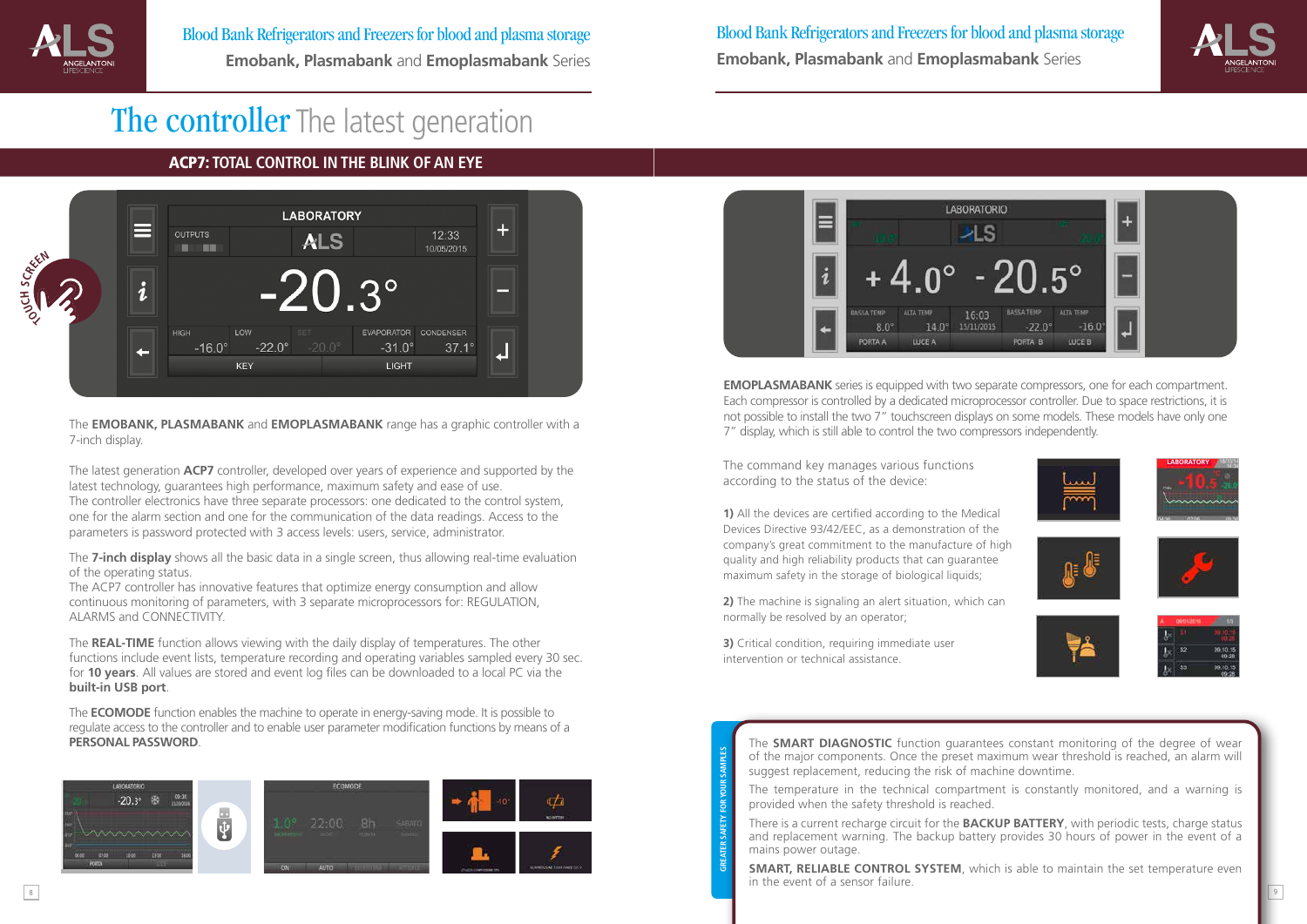### Controlled access

The **BIOGUARD®** system allows keyless opening with a personal RFID card. Each Bioguard®-equipped device is supplied with 3 ID cards. The BIOGUARD® locking system increases the security of the stored products. In the event of ID card damage or electronic malfunctions, the door can be opened manually with a special emergency key.

The study and design of the **Emobank**, **Plasmabank** and **Emoplasmabank** range have made it possible to build a complete line of refrigerators and freezers with regard to machine control electronics.

The series includes machines from 100 to 300 liters and from 700 to 1500 liters with storage temperatures of +4°C to -30°C.

The range is completed by the following versions, available in the following formats:

- 300 liters combined, with one 200-liter / +4°C compartment and one 100-liter / -20°C compartment (**Emoplasmabank 300**)
- 700 liters combined, with two 350-liter compartments, one at +4°C and one at -20°C (**Emoplasmabank 700**)
- 1500 liters combined, with two 700-liter compartments, one at +4°C and one at -20°C (**Emoplasmabank 1500**)







| $\mathbf{N}_\mathbf{O}$ |                                                                                                                                                                                                                                                                                                                                                                                                                                                                                                                                             | <b>EMOBANK</b> |                                       |                                                |                                                                     |                                      |                                                                     |                                                                     |                                       | <b>PLASMABANK</b>                                                              |             |                |                                                                                |                                                                     |  |
|-------------------------|---------------------------------------------------------------------------------------------------------------------------------------------------------------------------------------------------------------------------------------------------------------------------------------------------------------------------------------------------------------------------------------------------------------------------------------------------------------------------------------------------------------------------------------------|----------------|---------------------------------------|------------------------------------------------|---------------------------------------------------------------------|--------------------------------------|---------------------------------------------------------------------|---------------------------------------------------------------------|---------------------------------------|--------------------------------------------------------------------------------|-------------|----------------|--------------------------------------------------------------------------------|---------------------------------------------------------------------|--|
| $\overline{\bullet}$    | <b>MODELS</b>                                                                                                                                                                                                                                                                                                                                                                                                                                                                                                                               |                | 100/2                                 | 200/3                                          | 200/4                                                               | 300/5                                | 300/6                                                               | 700/5                                                               | 700/6<br>700/7<br>700/8               |                                                                                |             |                | 700 LT                                                                         | 900 LT                                                              |  |
|                         | <b>DIMENSIONS</b>                                                                                                                                                                                                                                                                                                                                                                                                                                                                                                                           |                |                                       |                                                |                                                                     |                                      |                                                                     |                                                                     |                                       |                                                                                |             |                |                                                                                |                                                                     |  |
| ¤ום                     | Internal dim. (LxDxH)<br>m <sub>0</sub>                                                                                                                                                                                                                                                                                                                                                                                                                                                                                                     |                | 480X500X450                           | 480x500x815                                    |                                                                     |                                      | 480x500x1385<br>590x 675x 1500                                      |                                                                     |                                       | 660x875x1510<br>590x675x1500                                                   |             |                |                                                                                |                                                                     |  |
|                         | <b>External dim. (LxDxH)</b><br>$\vert$ mm                                                                                                                                                                                                                                                                                                                                                                                                                                                                                                  |                | 600X615X850                           | 600x500x815                                    | 600x615x1425                                                        | 600x615x1995                         |                                                                     |                                                                     | 740x 815x 1998                        |                                                                                |             |                | 740x815x1998                                                                   | 810x1010x1998                                                       |  |
| $h$ nical               | Liters                                                                                                                                                                                                                                                                                                                                                                                                                                                                                                                                      |                | 95                                    | 176                                            |                                                                     | 303                                  |                                                                     |                                                                     | 600                                   |                                                                                |             |                | 600                                                                            | 870                                                                 |  |
|                         | Weight<br>Kg                                                                                                                                                                                                                                                                                                                                                                                                                                                                                                                                |                | 480X500X450                           | 100                                            |                                                                     | 115                                  |                                                                     |                                                                     | 170                                   |                                                                                |             |                | 170                                                                            | 180                                                                 |  |
| တ                       | <b>TECHNICAL SPECIFICATIONS</b>                                                                                                                                                                                                                                                                                                                                                                                                                                                                                                             |                |                                       |                                                |                                                                     |                                      |                                                                     |                                                                     |                                       |                                                                                |             |                |                                                                                |                                                                     |  |
|                         | $\mathcal{C}$<br><b>Temperature range</b>                                                                                                                                                                                                                                                                                                                                                                                                                                                                                                   |                |                                       |                                                |                                                                     |                                      | $0 \sim +15$                                                        |                                                                     |                                       |                                                                                |             |                | $-30 - 10$                                                                     |                                                                     |  |
|                         | <b>Climatic class</b>                                                                                                                                                                                                                                                                                                                                                                                                                                                                                                                       |                |                                       |                                                |                                                                     |                                      |                                                                     |                                                                     |                                       |                                                                                |             |                |                                                                                |                                                                     |  |
| ation:                  | Power voltage<br>$\mathsf{v}$                                                                                                                                                                                                                                                                                                                                                                                                                                                                                                               |                |                                       |                                                |                                                                     |                                      | 230                                                                 |                                                                     |                                       |                                                                                |             |                |                                                                                | 230                                                                 |  |
|                         | $\vert$ dB<br><b>Noise level</b>                                                                                                                                                                                                                                                                                                                                                                                                                                                                                                            |                |                                       |                                                |                                                                     |                                      | $<$ 50                                                              |                                                                     |                                       |                                                                                |             |                |                                                                                | < 55                                                                |  |
|                         | Max. absorbed power<br>$\overline{A}$                                                                                                                                                                                                                                                                                                                                                                                                                                                                                                       |                | 1,5                                   |                                                | $\overline{2}$                                                      |                                      |                                                                     |                                                                     | $\overline{4}$                        |                                                                                |             |                |                                                                                | 6                                                                   |  |
|                         | <b>Heat dissipation</b>                                                                                                                                                                                                                                                                                                                                                                                                                                                                                                                     |                | 170                                   |                                                |                                                                     | 215                                  |                                                                     |                                                                     | 180                                   |                                                                                |             |                | 345                                                                            | 370                                                                 |  |
|                         | Refrigerant gas                                                                                                                                                                                                                                                                                                                                                                                                                                                                                                                             |                | R 290                                 |                                                | R 290                                                               |                                      |                                                                     |                                                                     | R290                                  |                                                                                |             |                |                                                                                | R452A                                                               |  |
|                         | <b>STRUCTURE</b>                                                                                                                                                                                                                                                                                                                                                                                                                                                                                                                            |                |                                       |                                                |                                                                     |                                      |                                                                     |                                                                     |                                       |                                                                                |             |                |                                                                                |                                                                     |  |
|                         | External finish                                                                                                                                                                                                                                                                                                                                                                                                                                                                                                                             |                |                                       |                                                |                                                                     |                                      | Prepainted galvanized-plasticized steel sheet - color gray RAL 9006 |                                                                     |                                       |                                                                                |             |                |                                                                                | Prepainted galvanized-plasticized steel sheet - color gray RAL 9006 |  |
|                         | Internal material                                                                                                                                                                                                                                                                                                                                                                                                                                                                                                                           |                |                                       |                                                |                                                                     |                                      | AISI 304 Stainless Steel                                            |                                                                     |                                       |                                                                                |             |                |                                                                                | AISI 304 Stainless Steel                                            |  |
|                         | Insulation<br>m <sub>0</sub>                                                                                                                                                                                                                                                                                                                                                                                                                                                                                                                |                |                                       |                                                | 60                                                                  |                                      |                                                                     |                                                                     | 75                                    |                                                                                |             |                |                                                                                | 75                                                                  |  |
|                         | <b>Shelves</b><br>$\vert$ Nr.                                                                                                                                                                                                                                                                                                                                                                                                                                                                                                               |                | $\overline{2}$                        | $\overline{3}$                                 |                                                                     | 5                                    |                                                                     | 5                                                                   |                                       |                                                                                |             |                |                                                                                | $\overline{9}$                                                      |  |
|                         | Maximum load per shelf<br>Kg                                                                                                                                                                                                                                                                                                                                                                                                                                                                                                                |                |                                       |                                                | 30                                                                  |                                      |                                                                     |                                                                     | 40                                    |                                                                                |             |                |                                                                                | 40                                                                  |  |
|                         | $\mathsf{Nr}.$<br>Capacity per drawer/shelf                                                                                                                                                                                                                                                                                                                                                                                                                                                                                                 |                |                                       |                                                | 30 bags (250ml), 16 bags (450ml)                                    |                                      |                                                                     |                                                                     | 76 bags (250ml), 44 bags (450ml)      |                                                                                |             |                | 44 bags (450ml)                                                                | 55 bags (450ml)                                                     |  |
|                         | <b>Maximum load</b><br>N                                                                                                                                                                                                                                                                                                                                                                                                                                                                                                                    |                | 60 sacche (250ml),<br>32 bags (450ml) | 90 bags (250ml),<br>48 bags (450ml)            | 120 bags (250ml),<br>64 bags (450ml)                                | 150 bags (250ml),<br>80 bags (450ml) | 180 bags (250ml),<br>96 bags (450ml)                                | 380 bags (250ml),<br>220 bags (450ml)                               | 456 bags (250ml),<br>264 bags (450ml) | 532 bags (250ml),<br>608 bags (250ml),<br>308 bags (450ml)<br>352 bags (450ml) |             |                | 308 bags (450ml)                                                               | 495 bags (450ml)                                                    |  |
|                         |                                                                                                                                                                                                                                                                                                                                                                                                                                                                                                                                             |                |                                       |                                                |                                                                     | <b>EMOBANK</b>                       |                                                                     |                                                                     |                                       |                                                                                |             |                | <b>EMOPLASMABANK</b>                                                           |                                                                     |  |
|                         | <b>MODELS</b>                                                                                                                                                                                                                                                                                                                                                                                                                                                                                                                               |                | 700/B                                 | 900/8                                          | 900/9                                                               | 900/B                                | 1500/12                                                             | 1500/14                                                             | 1500/B                                | 300                                                                            |             |                | 700<br>1500                                                                    |                                                                     |  |
|                         | <b>DIMENSIONS</b>                                                                                                                                                                                                                                                                                                                                                                                                                                                                                                                           |                |                                       |                                                |                                                                     |                                      |                                                                     |                                                                     |                                       |                                                                                |             |                |                                                                                |                                                                     |  |
|                         |                                                                                                                                                                                                                                                                                                                                                                                                                                                                                                                                             |                |                                       |                                                |                                                                     | 2°VAIN<br>1°VAIN                     |                                                                     | 1°VAIN                                                              | 2°VAIN                                | 1°VAIN<br>2°VAIN                                                               |             |                |                                                                                |                                                                     |  |
|                         | Internal dim. (LxDxH)<br>mr                                                                                                                                                                                                                                                                                                                                                                                                                                                                                                                 |                | 590x675x1500                          |                                                | 660x875x1510                                                        |                                      |                                                                     | 1330x675x1500                                                       |                                       | 480x500x845                                                                    | 480x500x495 |                | 590x675x675                                                                    | 590x675x675                                                         |  |
|                         | <b>External dim. (LxDxH)</b><br>$\mathop{\rm mm}\nolimits$                                                                                                                                                                                                                                                                                                                                                                                                                                                                                  |                | 740x815x1998                          | 600x635x1995<br>810x1010x1998<br>1480x815x1998 |                                                                     |                                      |                                                                     | 740x815x1998<br>148x815x1998                                        |                                       |                                                                                |             |                |                                                                                |                                                                     |  |
|                         | Liters                                                                                                                                                                                                                                                                                                                                                                                                                                                                                                                                      |                | 600                                   |                                                | 870                                                                 |                                      |                                                                     | 1400                                                                |                                       | 184                                                                            | 108         | 300            | 300<br>600<br>600                                                              |                                                                     |  |
|                         | $\mathsf{Kg}\xspace$<br>Weight                                                                                                                                                                                                                                                                                                                                                                                                                                                                                                              |                | 170                                   |                                                | 180                                                                 |                                      |                                                                     | 230                                                                 |                                       | 120                                                                            |             |                | 180                                                                            | 230                                                                 |  |
|                         | <b>TECHNICAL SPECIFICATIONS</b>                                                                                                                                                                                                                                                                                                                                                                                                                                                                                                             |                |                                       |                                                |                                                                     |                                      |                                                                     |                                                                     |                                       |                                                                                |             |                |                                                                                |                                                                     |  |
|                         | $\infty$<br><b>Temperature range</b>                                                                                                                                                                                                                                                                                                                                                                                                                                                                                                        |                |                                       |                                                |                                                                     | $0 \sim +15$                         |                                                                     |                                                                     |                                       | $-23 - 10$<br>$0 - + 15$                                                       |             | $0 - + 15$     | $-23 \sim -10$                                                                 | $0 \sim +15$<br>$-23 \sim -10$                                      |  |
|                         | <b>Climatic class</b>                                                                                                                                                                                                                                                                                                                                                                                                                                                                                                                       |                |                                       |                                                |                                                                     |                                      |                                                                     |                                                                     |                                       |                                                                                |             |                |                                                                                |                                                                     |  |
|                         | <b>Power voltage</b><br>$\mathsf{v}$                                                                                                                                                                                                                                                                                                                                                                                                                                                                                                        |                |                                       |                                                |                                                                     | 230                                  |                                                                     |                                                                     |                                       |                                                                                |             |                | 230                                                                            |                                                                     |  |
|                         | $\mathsf{dB}$<br>Noise level                                                                                                                                                                                                                                                                                                                                                                                                                                                                                                                |                | $<$ 50                                |                                                | < 60                                                                |                                      |                                                                     | $<$ 50                                                              |                                       | < 50                                                                           |             |                | < 60                                                                           |                                                                     |  |
|                         | $\overline{A}$<br>Max. absorbed power                                                                                                                                                                                                                                                                                                                                                                                                                                                                                                       |                |                                       |                                                |                                                                     | - 5                                  |                                                                     |                                                                     |                                       |                                                                                |             |                | $7^{\circ}$                                                                    | 8                                                                   |  |
|                         | $\begin{array}{ c } \hline \text{ } \text{kcal} \text{ } \text{ } \text{ } \text{ } \text{k} \text{ } \text{ } \text{ } \text{ } \text{k} \text{ } \text{ } \text{ } \text{ } \text{k} \text{ } \text{ } \text{ } \text{ } \text{k} \text{ } \text{ } \text{ } \text{ } \text{k} \text{ } \text{ } \text{ } \text{ } \text{k} \text{ } \text{ } \text{ } \text{k} \text{ } \text{ } \text{ } \text{k} \text{ } \text{ } \text{ } \text{k} \text{ } \text{ } \text{k} \text{ } \text{ } \text{k} \text{ } \text{$<br><b>Heat dissipation</b> |                | 180                                   |                                                | 140                                                                 |                                      |                                                                     | 260<br>700                                                          |                                       |                                                                                | 370         | 430            |                                                                                |                                                                     |  |
|                         | <b>Refrigerant gas</b>                                                                                                                                                                                                                                                                                                                                                                                                                                                                                                                      |                |                                       |                                                |                                                                     | R290                                 |                                                                     | R290                                                                |                                       |                                                                                | R290        |                |                                                                                |                                                                     |  |
|                         | <b>STRUCTURE</b>                                                                                                                                                                                                                                                                                                                                                                                                                                                                                                                            |                |                                       |                                                |                                                                     |                                      |                                                                     |                                                                     |                                       |                                                                                |             |                |                                                                                |                                                                     |  |
|                         | <b>External finish</b>                                                                                                                                                                                                                                                                                                                                                                                                                                                                                                                      |                |                                       |                                                | Prepainted galvanized-plasticized steel sheet - color gray RAL 9006 |                                      |                                                                     | Prepainted galvanized-plasticized steel sheet - color gray RAL 9006 |                                       |                                                                                |             |                |                                                                                |                                                                     |  |
|                         | Internal material                                                                                                                                                                                                                                                                                                                                                                                                                                                                                                                           |                | AISI 304 Stainless Steel              |                                                |                                                                     |                                      | AISI 304 Stainless Steel                                            |                                                                     |                                       |                                                                                |             |                |                                                                                |                                                                     |  |
|                         | Insulation<br>mm                                                                                                                                                                                                                                                                                                                                                                                                                                                                                                                            |                |                                       |                                                |                                                                     | 75                                   | 60                                                                  |                                                                     |                                       | 75                                                                             |             |                |                                                                                |                                                                     |  |
|                         | <b>Shelves</b><br>Nr.                                                                                                                                                                                                                                                                                                                                                                                                                                                                                                                       |                |                                       | 8                                              | $\overline{9}$                                                      |                                      | 12                                                                  | 14                                                                  |                                       | $\overline{\mathbf{3}}$<br>$\overline{2}$                                      |             | $\overline{2}$ | $\overline{2}$                                                                 | 5 <sup>5</sup><br>$\overline{7}$                                    |  |
|                         | Maximum load per shelf<br>Kg                                                                                                                                                                                                                                                                                                                                                                                                                                                                                                                |                |                                       |                                                |                                                                     | 40                                   |                                                                     |                                                                     |                                       | 30                                                                             |             |                | 40                                                                             |                                                                     |  |
|                         | Capacity per drawer/shelf<br>Nr                                                                                                                                                                                                                                                                                                                                                                                                                                                                                                             |                | 76 bags (250ml),<br>44 bags (450ml)   |                                                | 90 bags (250ml),<br>55 bags (450ml)                                 |                                      |                                                                     | 76 bags (250ml),<br>44 bags (450ml)                                 |                                       | 30 bags (250ml),<br>16 bags (450ml)                                            |             |                | 76 bags (250ml),<br>44 basg (450ml)                                            |                                                                     |  |
|                         | <b>Maximum load</b>                                                                                                                                                                                                                                                                                                                                                                                                                                                                                                                         |                | 532 bags (250ml),<br>308 bags (450ml) | 720 bags (250ml),<br>440 bags (450ml)          | 810 bags (250ml),<br>495 bags (450ml)                               |                                      | 912 bags (250ml),<br>528 bags (450ml)                               | 1064 bags (250ml),<br>616 bags (450ml)                              |                                       | 150 bags (250ml),<br>80 bags (450ml)                                           |             |                | 304 bags (250ml),<br>912 bags (250ml),<br>528 bags (450ml)<br>176 bags (450ml) |                                                                     |  |

![](_page_5_Picture_0.jpeg)

Blood Bank Refrigerators and Freezers for blood and plasma storage **Emobank, Plasmabank** and **Emoplasmabank** Series

## A complete range from 100 to 1500 liters

### Blood Bank Refrigerators and Freezers for blood and plasma storage **Emobank, Plasmabank** and **Emoplasmabank** Series